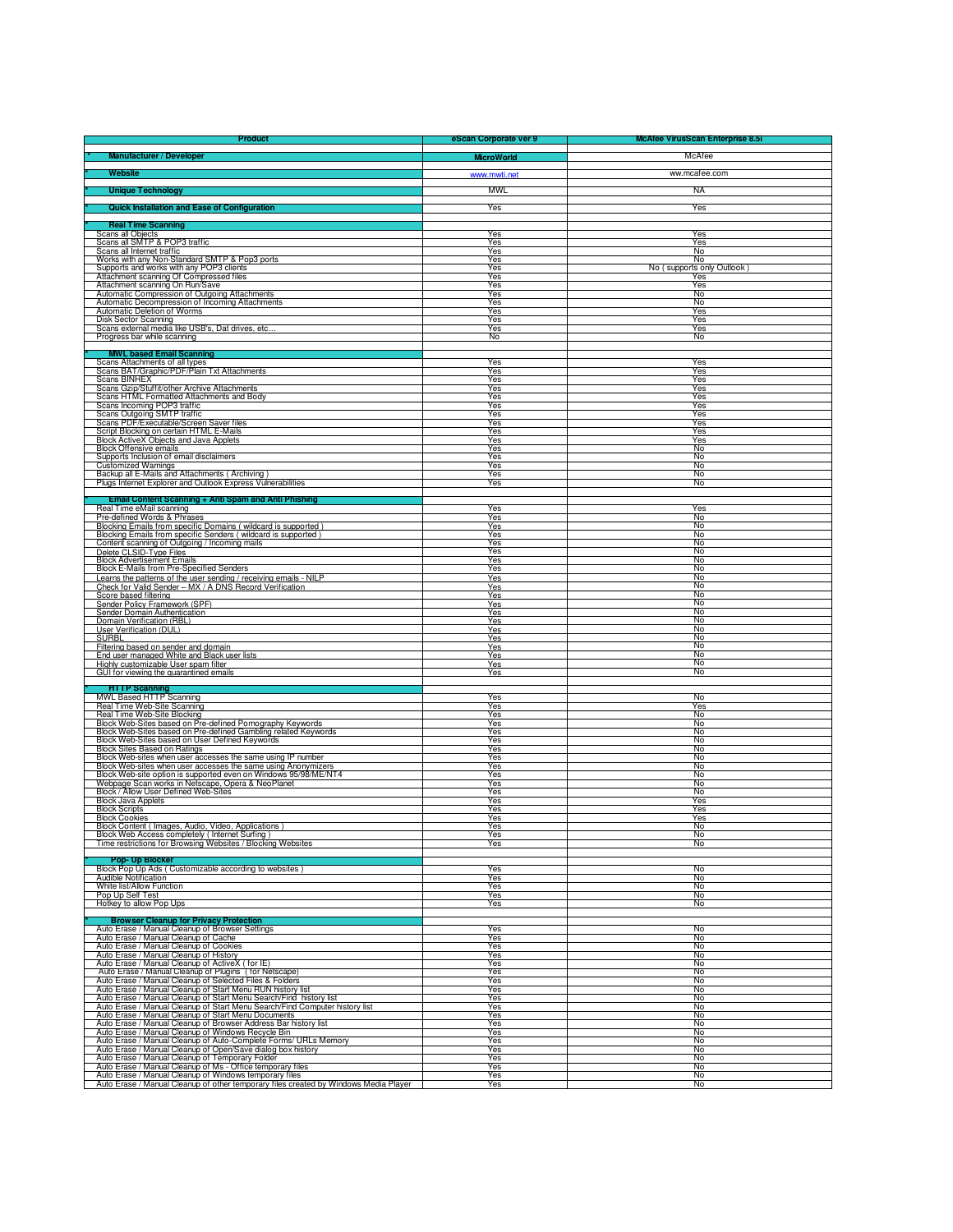| <b>Product</b>                                                                                                                                                                | eScan Corporate ver 9 | <b>McAfee VirusScan Enterprise 8.5i</b> |
|-------------------------------------------------------------------------------------------------------------------------------------------------------------------------------|-----------------------|-----------------------------------------|
| <b>Remote Access File Rights / Firewall</b>                                                                                                                                   |                       |                                         |
| Block / Stop Remote Users from Modifying System Files                                                                                                                         | Yes                   | Yes                                     |
| Block / Stop Remote Users from Creating Executable Files<br>Customizable settings to allow creation / modification for required files                                         | Yes<br>Yes            | Yes<br>No                               |
| Auto Block InBound and OutBound Traffic between                                                                                                                               |                       |                                         |
| your computer & the internet, incase infection is detected                                                                                                                    |                       |                                         |
| and resume later after a certain time interval                                                                                                                                | No                    | Yes                                     |
| <b>Application / Program Control</b>                                                                                                                                          |                       |                                         |
| Allow particular application/s from running / executing ( White listing )<br>Block particular application/s from running / executing ( Black listing )                        | Yes<br>Yes            | No<br>No                                |
| Customise the application/s to be used / run per user                                                                                                                         | Yes                   | No                                      |
| Allow particular application/s from connecting to the Internet (White listing)<br>Block particular application/s from connecting to the Internet (Black listing)              | Yes<br>Yes            | Yes<br>Yes                              |
|                                                                                                                                                                               |                       |                                         |
| Device Control<br>Real Time scanning of external media including USB's, Dat drives, etc.                                                                                      | Yes                   | Yes                                     |
| White & Black listing of USB's                                                                                                                                                | Yes                   | No                                      |
| Authenticate the User before allowing access to the USB                                                                                                                       | Yes                   | No                                      |
| Notifications                                                                                                                                                                 |                       |                                         |
| Prompts if any other AV or conflicting program is installed                                                                                                                   | Yes<br>Yes            | No<br>Yes                               |
| Desktop Alert to User<br>E-Mail Alert to Administrator for blocked emails<br>E-Mail Alert to Sender for blocked emails                                                        | Yes                   | No                                      |
|                                                                                                                                                                               | Yes                   | No<br>Yes                               |
| E-Mail Alert to Receiver for blocked emails<br>Embargo of offending Message                                                                                                   | Yes<br>Yes            | No                                      |
| Alert if Virus Database is more than 3 days old                                                                                                                               | Yes                   | No                                      |
| Alert if the computer analysis is more than 14 days old<br>E-Mail Alert to the Administrator in case of ODS detection                                                         | Yes<br>Yes            | No<br>No                                |
| Real Time Activity log                                                                                                                                                        | Yes                   | Yes                                     |
| Outbreak Alert                                                                                                                                                                | Yes                   | Yes                                     |
| <b>Virus Scanning</b>                                                                                                                                                         |                       |                                         |
| Heuristic Scanning for Detection of UnKnown Viruses<br>On Demand Scanning                                                                                                     | Yes<br>Yes            | Yes<br>Yes                              |
| Sector scanning in ODS                                                                                                                                                        | Yes                   | No                                      |
| Customize priority of the ODS<br>Exclusion of Files / Folders from ODS                                                                                                        | Yes<br>Yes            | Yes<br>Yes                              |
| Automatic deletion of known malwares file remnants                                                                                                                            | Yes                   | Yes                                     |
| Scheduled Scanning                                                                                                                                                            | Yes<br>Yes            | Yes<br>Yes                              |
| Customize priority for the Scheduled scan<br>Exclusion of Files / Folders from Scheduled Scan                                                                                 | Yes                   | Yes                                     |
| Automatic deletion of known malware file types                                                                                                                                | Yes                   | Yes                                     |
| Scan restriction on File Types<br>Scan restriction on File Size                                                                                                               | Yes<br>Yes            | Yes<br>No                               |
| Customize actions depending on File Types                                                                                                                                     | Yes                   | Yes                                     |
| Customize actions depending on File Size                                                                                                                                      | Yes<br>Yes            | No<br>Yes                               |
| Background (On Access / Real Time) Scanning<br>Exclusion of Files / Folders from Real Time Scan (User & Admin defined)                                                        | Yes                   | Yes                                     |
| Backup files before attempting to repair them<br>Detects viruses in 16-bit and 32-bit executables                                                                             | Yes<br>Yes            | Yes<br>Yes                              |
| Detects BAT, JS, mIRC, VBS, Inf, PHP, etc. Script worms/viruses<br>Detects Malware ActiveX Controls, Backdoors, Trojan Horses                                                 | Yes                   | Yes                                     |
| Scans Single packed Archives ( ACE/ARJ/CAB/LHA/RAR/ZIP.<br>. etc. )                                                                                                           | Yes<br>Yes            | Yes<br>Yes                              |
| Scans Multiple (nested) Packed Archives                                                                                                                                       | Yes                   | Yes                                     |
| <b>Scans Self Extracting Archives</b><br>Macro Virus Scan supported on Access 97/2000/XP (A97M)                                                                               | Yes<br>Yes            | No<br>Yes                               |
| Macro Virus Scan supported on Access 2.0 (A2M)                                                                                                                                | Yes                   | Yes                                     |
|                                                                                                                                                                               | Yes                   | Yes                                     |
| Macro Virus Scan supported on PowerPoint 97/2000/XP (PP97M)<br>Macro Virus Scan supported on Word 97/2000/XP (W97M)?<br>Macro Virus Scan supported on Word 95 (WM) (Word 6.0) | Yes<br>Yes            | Yes<br>Yes                              |
| Macro Virus Scan supported on Excel 97/2000/XP (X97M)<br>Macro Virus Scan supported on Excel 4.0 until XP, formula (XF)                                                       | Yes                   | Yes                                     |
| Macro Virus Scan supported on Excel 95 (XM) (Excel 5.0)                                                                                                                       | Yes<br>Yes            | Yes<br>Yes                              |
| Macro Virus Scan supported on Lotus AmiPro                                                                                                                                    | Yes                   | Yes                                     |
| Macro Virus Scan supported on Microsoft Project<br>Scan Server Shares<br>Scan TCP-IP Sessions (Telnet)                                                                        | <b>Yes</b><br>Yes     | $\overline{Yes}$<br>Yes                 |
|                                                                                                                                                                               | Yes                   | $\overline{N_0}$                        |
| Scan Removable Media including USB devices<br>Progress bar while scanning                                                                                                     | Yes<br>Yes            | Yes<br>Yes                              |
| Statistics                                                                                                                                                                    | Yes                   | Yes                                     |
| Password Protection                                                                                                                                                           | Yes                   | Yes                                     |
| Real Time detection and disinfection / cleaning of other malwares -                                                                                                           |                       |                                         |
| Spyware / Adware, Keyloggers, Illegal Porno Diallers, Rootkits, etc<br>Permits administrater to customize Spyware / Adware policies                                           | Yes<br>Yes            | Yes<br>No                               |
| Delete unwanted registry and ini entries created by Spyware / Adware                                                                                                          | Yes                   | Yes                                     |
| Deletes Null keys from the registry<br>Removes corrupted exe's, zero byte exe's, zero byte com files                                                                          | Yes<br>Yes            | No<br>No                                |
|                                                                                                                                                                               |                       |                                         |
| <b>Automatic Updates Over the Internet</b><br>Bandwidth Saving Incremental Updates for Dial-Up Users                                                                          | Yes                   | No                                      |
| <b>Hourly Updates</b>                                                                                                                                                         | Yes                   | No                                      |
| Separate Cumulative Update available on Internet (Executable)<br>Urgent Updates                                                                                               | Yes<br>Yes            | Yes<br>No                               |
| One click update from the internet                                                                                                                                            | Yes                   | Yes                                     |
| RollBack of Updates in case of update failure                                                                                                                                 | Yes                   | Yes                                     |
| <b>Central Management Console</b>                                                                                                                                             |                       |                                         |
| Auto Installation on Clients Based on IP                                                                                                                                      | Yes                   | Yes                                     |
| Auto Installation on Clients Based on Workstation Name<br>Exclusion of clients based on IP                                                                                    | Yes<br>Yes            | <b>Yes</b><br>Yes                       |
| Exclusion of clients based on Workstation Name                                                                                                                                | Yes                   | Yes                                     |
| Remote Installation of Third Party Software on Client Workstations<br>Remote UnInstallation of known AntiVirus Software                                                       | Yes<br>Yes            | No<br>No                                |
| Scan Memory                                                                                                                                                                   | Yes                   | Yes                                     |
| <b>Remote Updation</b><br>License Deployment                                                                                                                                  | Yes<br>Yes            | Yes<br>Yes                              |
| Push and Pull Update Mechanism                                                                                                                                                | Yes                   | No                                      |
| Classification or Sub - Grouping<br>Deployment of all Features from the Management Console                                                                                    | Yes<br>Yes            | Yes<br>Yes                              |
| Works even on Ms-Windows 95, 98, ME & NT 4<br>Detailed System Information of all clients on Console                                                                           | Yes                   | No                                      |
| Logs and Reports of clients can be viewed from Console                                                                                                                        | Yes<br>Yes            | No<br>Yes                               |
| Logs and Reports of clients can be emailed at scheduled time                                                                                                                  | Yes                   | Yes                                     |
| Limit the size of the log file<br><b>Centralized Reporting</b>                                                                                                                | Yes<br>Yes            | Yes<br>Yes                              |
| GUI Reporting on the console of all clients                                                                                                                                   | Yes                   | Yes                                     |
| Web based Management                                                                                                                                                          | Yes                   | Yes                                     |
| Asset Management - Audit & Inventory of all systems                                                                                                                           | Yes                   | No                                      |